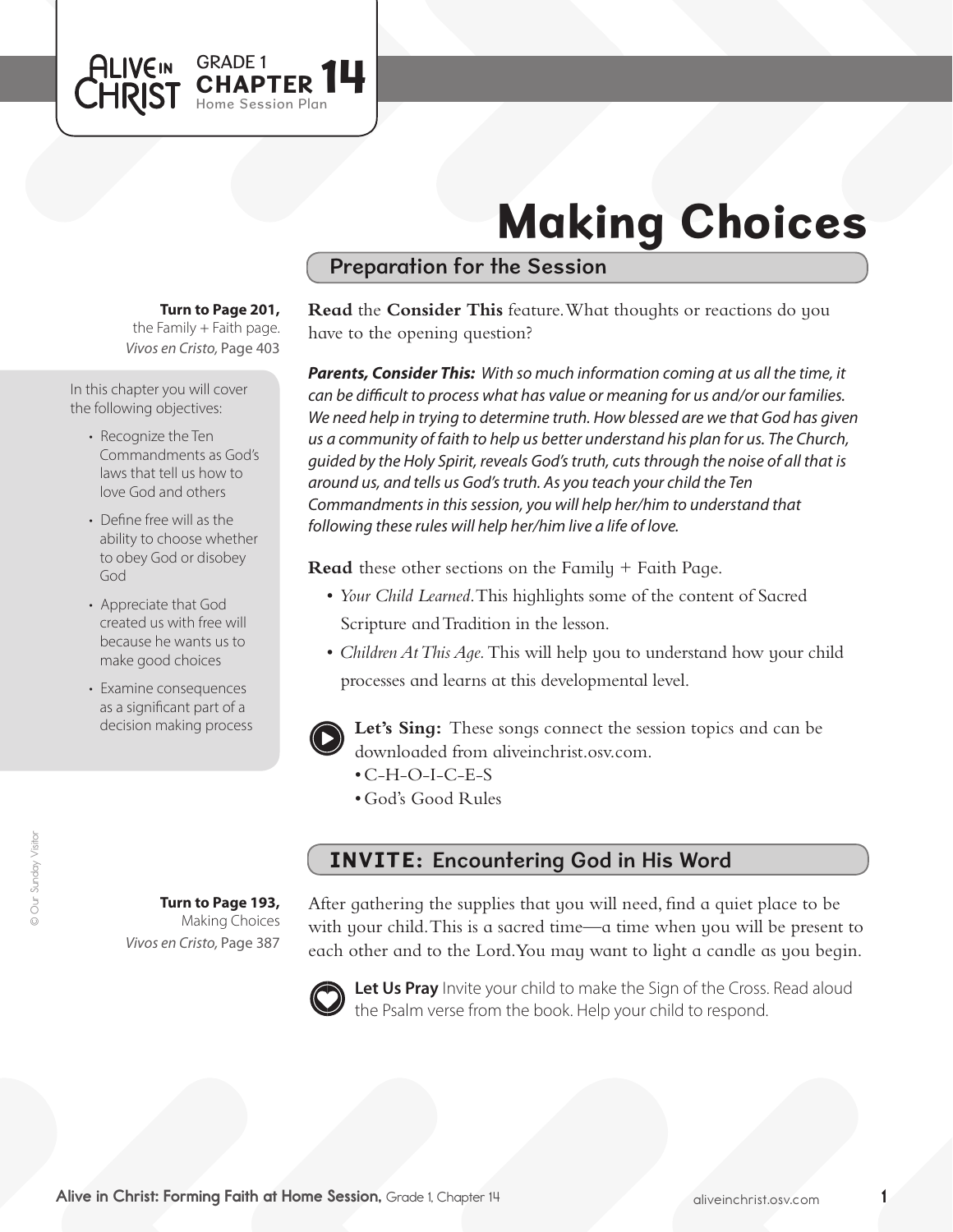Say: Jesus teaches us how to make good choices. Let's listen to a reading from the Gospel of Luke. In this reading, Jesus tells us how we can make good and loving choices.

**Guide** your child through the Preparing for God's Word Ritual you learned in the Introduction Session or play Track 1 of the Songs of Scripture CD.

- Proclaim God's Word in the Parchment Paper box on the page.
- Maintain several moments of silence.
- Ask: What did you hear God say to you today?

**Invite** your child to respond and also share what you heard.

Now, look at the *What Do You Wonder?* box.

**Say:** Jesus gives us the answer of how to make good choices: love God, your neighbor, and yourself.

**Invite** your child to respond to the questions. Ask what else he/she might wonder about Jesus the teacher and making good choices.

### DISCOVER: Learning God's Truth

**Turn to Page 194,**

Types of Choices *Vivos en Cristo,* Page 389 **Tell** your child that some choices are easy to make because they don't require you to do something that you don't want to. Give examples of choices that are easy: a pizza with octopus or a pizza with cheese, a day at an amusement park or a day of sitting in an empty room with nothing to do, etc.

**Invite** your child to think of other choices, such as which of two games to play or which of two television shows to watch.

**Read** aloud both paragraphs. Remind your child that choices between right and wrong are sometimes hard to make.

Ask: What are some choices children your age make? Have them share some examples from his/her experience at home. (giving the remote to a sibling, respecting the property of a sibling by not taking without asking)

**Read** aloud the first paragraph.

Ask your child to share a rule you have at home.

**Explain** that the Ten Commandments are a gift from God that help people make good choices.

**Turn to Page 195,**  A Gift from God *Vivos en Cristo,* Page 391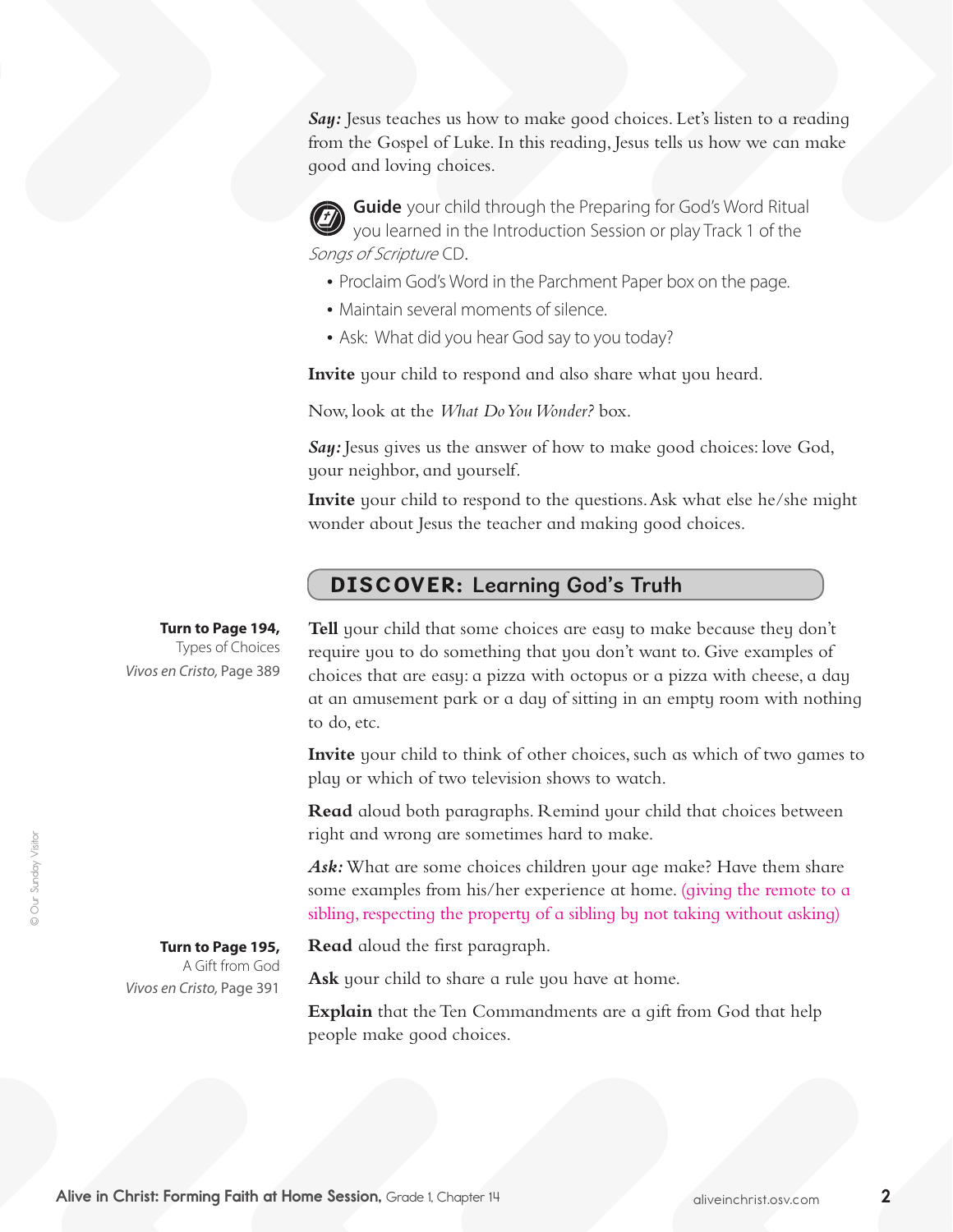**Say:** The Ten Commandments were given to a leader named Moses.



**Proclaim** "God's Commandments."

**Review** the definition for the **Ten Commandments** in the Catholic Faith Words Box.

**Ask** your child to tell you how she/he knows what is a loving thing to do.

**Read** aloud all three paragraphs.

**Show** your child index cards with the words **obey** and **free will** on them. Read aloud and explain their definitions.

**Fold** a separate sheet of blank paper turned sideways in half. On the left half, write in large print, "What is the loving thing to do?" On the second half, write in large print,"What God tells us." Explain to your child that God teaches us what is the good and loving thing to do by giving us the Ten Commandments.

**Ask** your child to draw an equal sign in the middle of the page, across the fold.

*Say:* Disciples of Jesus choose to love by following the Ten Commandments.

**Review** the steps to good choices. You may want to cut this chart out and place it on your refrigerator. Refer to it when your child has made a good or bad choice. Let it become the basis for all her/his decisions.

**Turn to Page 197,**

**Turn to Page 196,** Good Choices

*Vivos en Cristo,* Page 393

Consequences *Vivos en Cristo,* Page 395

**Read** aloud the paragraph.

**Explain** that the word "consequence" means the results of a choice.

**Point** out the photo. Ask your child to describe what they see in the picture. Discuss what kinds of choices this child made that lead to the consequences he/she sees in the picture.

**Have** your child complete the Connect Your Faith activity.

**Listen** to the song,"His Laws Make Us Free" on the *Songs of Scripture* Album, Track 8. The lyrics can be downloaded from aliveinchrist.osv.com. Pay particular attention to the line, "Those who love you will help it grow." Play the song in your car this week.

**Ask** your child to name all the people in their life that want them to grow into a person who knows and loves God. Be sure to emphasize how important that is to you.